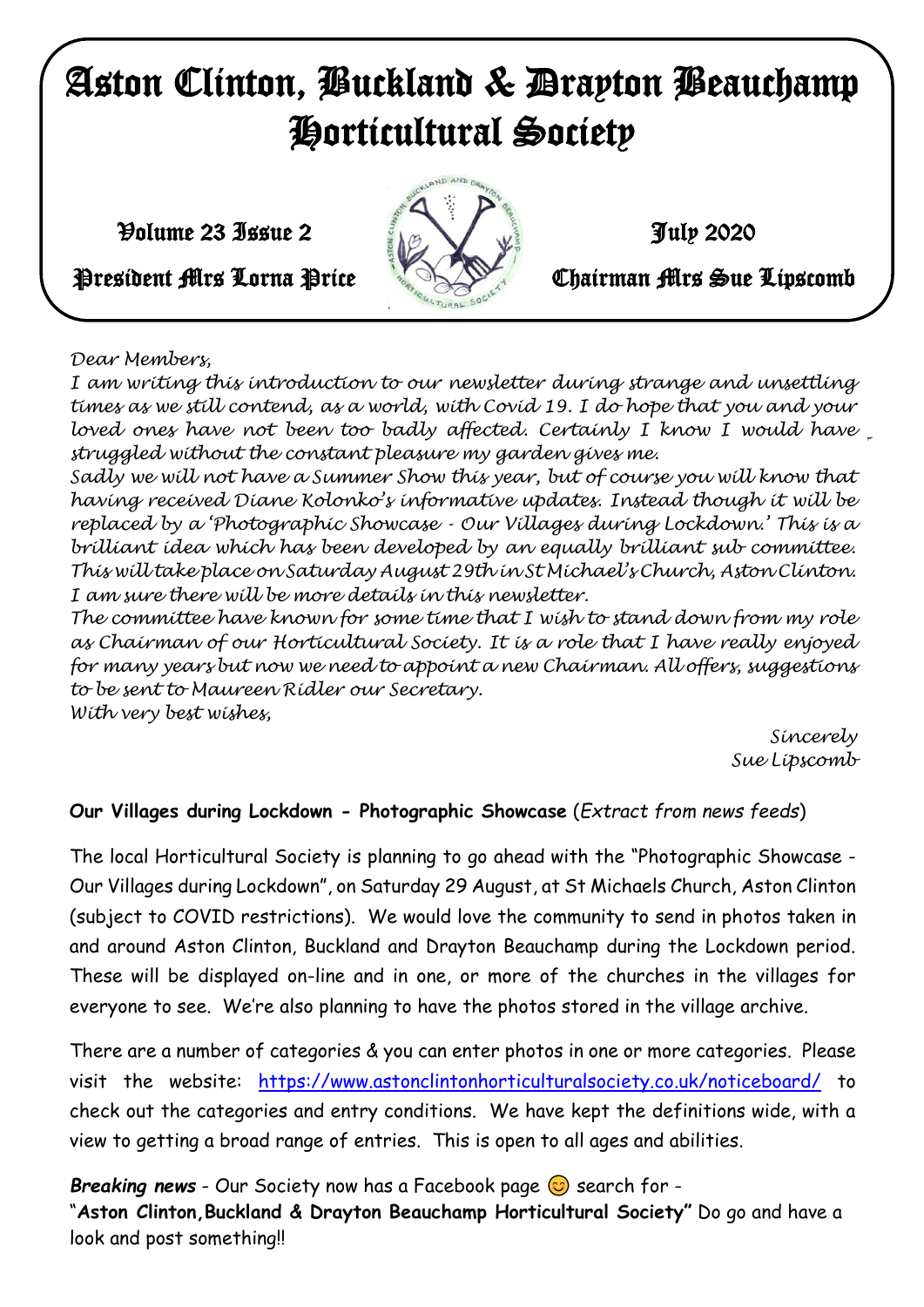# **ASTON CLINTON, BUCKLAND & DRAYTON BEAUCHAMP PHOTOGRAPHIC SHOWCASE LIFE IN THE VILLAGES DURING LOCKDOWN ORGANISED AND PROMOTED BY THE ACB&DB HORTICULTURAL SOCIETY**

### *Précised extract that will appear in the August edition of Village Life* **–**

The communities in Aston Clinton, Buckland and Drayton Beauchamp have really pulled together over the last few months & it has been great to see everyone's photos on the local Facebook sites.

We thought it would be great to put together a showcase of photographs of life in the villages during this time and making this available on-line. We would also like to have an event where we can display the photos for all the community to view. We're looking to hold this on the August Bank Holiday weekend at St Michael's Church Aston Clinton, 29<sup>th</sup> August subject to the church being able to do so! It would also be great to include St Mary's and All Saints; we are open to ideas of how this could be achieved (this may well have been sorted by the time you read this). Hopefully, the pictures will be stored in the village archive for people to look at in years to come.

There are 14 categories and every category is open to all age groups.

We have put details out on Social Media, our website;

https://www.astonclintonhorticulturalsociety.co.uk (under the "Noticeboard" tab); the Society's Facebook page and in the various local newsletters. This project is open to the communities of Aston Clinton, Buckland, and Drayton Beauchamp as well as members of the Horticultural Society. We are collating the photos and they will be available to view on-line (further details to follow).

This is not a competition; we just want all your pictures. Entries are open to all ages. Any descriptions of your entries will be displayed with your photographs.

Photos need to be sent in by Friday 14 August by email to: *[showcase@astonclintonhorticulturalsociety.co.uk](mailto:showcase@astonclintonhorticulturalsociety.co.uk)*

**Or** delivered by hand/post to Ken Halls, 10 Thorne Way, Buckland, Aylesbury, HP22 5TL Details must include, your name, the category(s) you are entering, age for children 16 or under (this is optional), and any description you wish to add to your photo(s). All this information will appear with your photo(s). The maximum size of a photo  $8 \times 6$  inches.

We look forward to your pictures and your attendance at the church display, details of which have not yet been finalised.

The next two pages of this newsletter are the descriptions of the 14 categories and entry conditions. This is the full information that appears on our web site.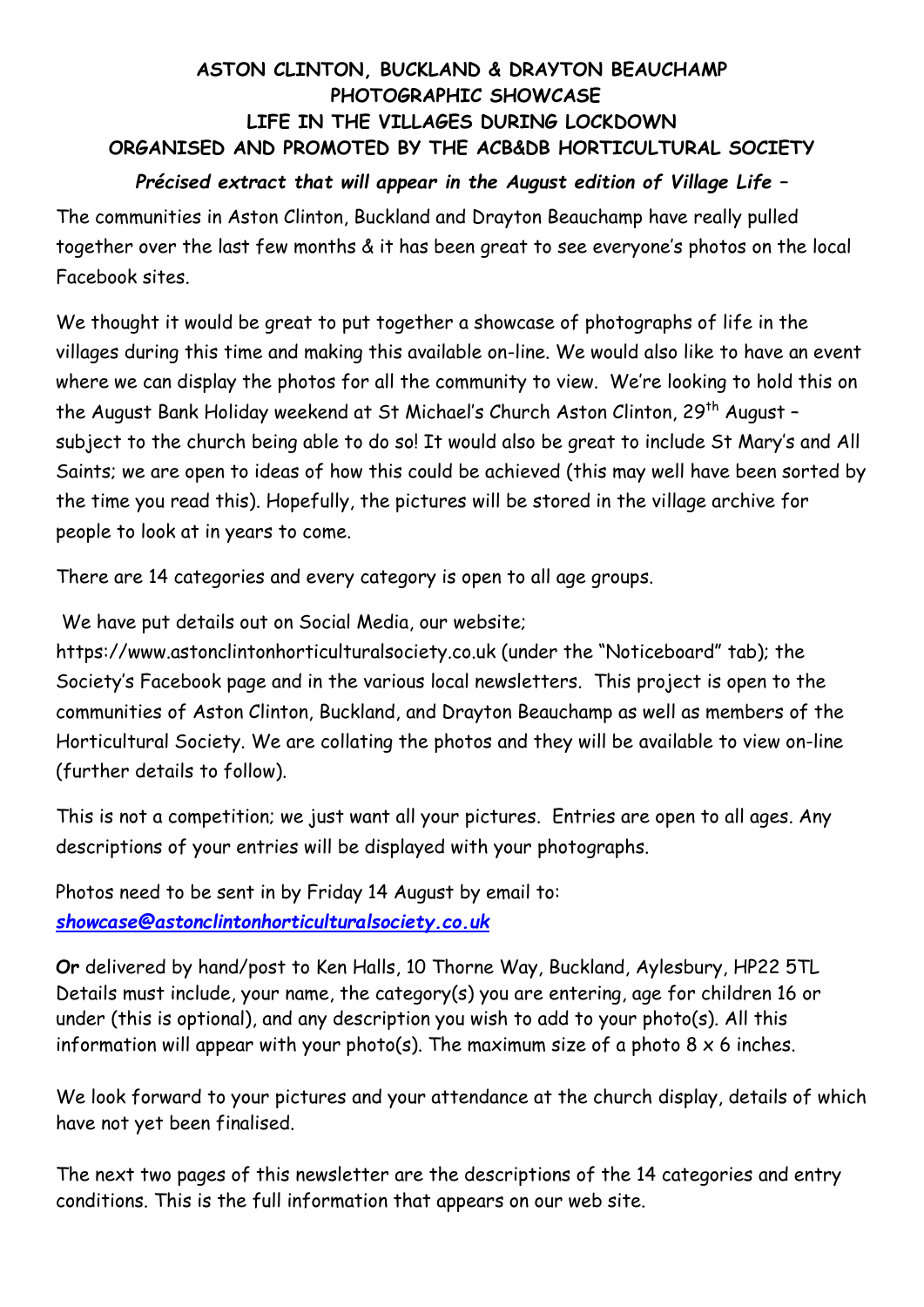#### **ACB&DB PHOTOGRAPHIC SHOWCASE**

#### **LIFE IN THE VILLAGES DURING LOCKDOWN**

# **ORGANISED AND PROMOTED BY THE ACB&DB HORTICULTURAL SOCIETY**

The planned date for the Photographic Showcase is Saturday 29<sup>th</sup> August 2020 at St Michaels & All Angels Church, Aston Clinton (subject to COVID restrictions).

Entries to be submitted by Friday 14<sup>th</sup> August 2020, by email to [showcase@astonclintonhorticulturalsociety.co.uk](mailto:showcase@astonclintonhorticulturalsociety.co.uk)

#### **Category**

- 1. Life in Lockdown the image(s) you would like to see preserved for the archives when hopefully COVID-19 is just history.
- 2. Your DIY/handicraft project during Lockdown time to show off your DIY skills or that project you have finally managed to complete!
- 3. Grow your own show us your veg and fruit patch/allotment, or photo(s) of your prize specimens! Maybe display them on a plate.
- 4. Kitchen Creations your cooking sensations e.g. decorated cake for those special occasions, bread baking skills, your children's' baking skills, and other culinary delights.
- 5. My Daily Walk photos taken during your daily exercise, perhaps your walk along the canal, in the park, or just capturing the moment.
- 6. Views of your garden now many of us have had time to tittivate our gardens, let's see your favourite borders or flowers, or even weeds!!
- 7. Container display(s) balcony, patio, hanging basket, table-top, front door.
- 8. My Lockdown Disaster a project, haircut, cookery that went wrong don't be embarrassed, we've all been there!
- 9. Wildlife corner in the garden, your wildlife pond or even wildlife you've spotted around the villages.
- 10.Rainbow 0ur symbol of gratitude to all NHS workers, carers and support services any example – a painting, photo, handicraft, abstract even.
- 11.Pets/Animals your favourite photo taken during lockdown of your pet(s), or farm animals, or maybe those chickens you have just bought to supply you with eggs!!